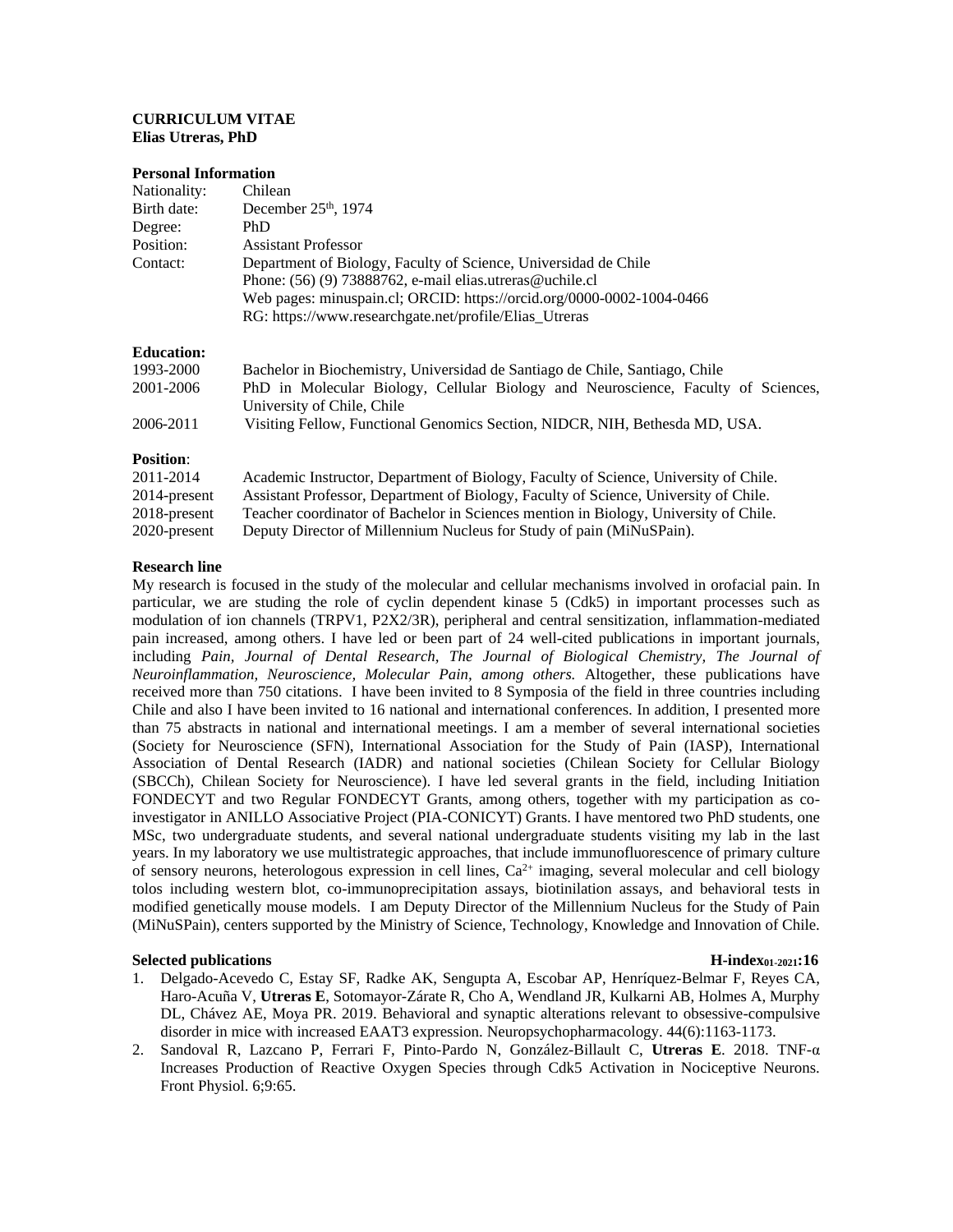- 3. Coddou C, Sandoval R, Castro P, Lazcano P, Hevia MJ, Rokic M, Hall B, Terse A, Gonzalez-Billault C, Kulkarni AB, Stojilkovic SS, **Utreras E**. 2017. Cyclin-dependent kinase 5 modulates the P2X2a receptor channel gating through phosphorylation of C-terminal threonine 372. Pain. 158(11):2155-2168.
- 4. Rozas P, Lazcano P, Piña R, Cho A, Terse A, Pertusa M, Madrid R, Gonzalez-Billault C, Kulkarni AB, **Utreras E**. 2016. [Targeted overexpression of Tumor Necrosis Factor-α](http://www.ncbi.nlm.nih.gov/pubmed/26894912) increases Cyclin-dependent [kinase 5 activity and TRPV1-dependent Ca2+ influx in trigeminal neurons.](http://www.ncbi.nlm.nih.gov/pubmed/26894912) Pain. 157(6):1346-62
- 5. Hall BE, Zhang L, Sun ZJ, **Utreras E**, Prochazkova M, Cho A, Terse A, Arany P, Dolan JC, Schmidt BL, Kulkarni AB. 2016. Conditional TNF-α [Overexpression in the Tooth and Alveolar Bone Results in](http://www.ncbi.nlm.nih.gov/pubmed/26503912)  [Painful Pulpitis and Osteitis.](http://www.ncbi.nlm.nih.gov/pubmed/26503912) J Dent Res. 95(2):188-95
- 6. Palacios-García I, Lara-Vásquez A, Montiel JF, Díaz-Véliz GF, Sepúlveda H, **Utreras E**, Montecino M, González-Billault C, Aboitiz F. 2015. Prenatal stress down-regulates reelin expression by methylation of its promoter and induces adult behavioral impairments in rats. PLoS One. 10(2):e0117680.
- 7. Quintanilla RA, Utreras E, Cabezas-Opazo F. 2014. Role of PPARy in the Differentiation and Function of Neurons. PPAR Research 2014:768594.
- 8. Contreras-Vallejos E., **Utreras E**, Bórquez DA, Prochazkova M, Terse A, Jaffe H, Toledo A, Arruti C, Pant HC, Kulkarni AB, González-Billault C. 2014. Searching for novel Cdk5 substrates in brain by comparative phosphoproteomics of wild type and Cdk5-/- mice. Plos One 9(3):e90363
- 9. Rudrabhata P, **Utreras E**., Jaffe H, Kulkarni AB. 2014. Regulation of Sox6 by cyclin dependent kinase 5 in brain. Plos One 9(3):e89310
- 10. **Utreras** E, Hamada R, Prochazkova M, Terse A, Takahashi S, Ohshima T, Kulkarni AB. 2014. Suppression of neuroinflammation in forebrain-specific Cdk5 conditional knockout mice by PPARgamma agonist improves neuronal loss and early lethality. J Neuroinflammation. 11(1):28.
- 11. Prochazkova M, Terse A, Amin ND, Hall B, **Utreras** E, Pant HC, Kulkarni AB. 2013. Activation of cyclin-dependent kinase 5 mediates orofacial mechanical hyperalgesia. Mol Pain. 9(1):66.
- 12. **Utreras** E, Prochazkova M, Terse A, Gross J, Keller J, Iadarola MJ, Kulkarni AB. 2013. TGF-β1 sensitizes TRPV1 through Cdk5 signaling in odontoblast-like cells. Mol Pain. 9:24.
- 13. **Utreras** E, Henriquez D, Contreras-Vallejos E, Olmos C, Di Genova A, Maass A, Kulkarni AB, Gonzalez-Billault C. 2013. Cdk5 regulates Rap1 activity. Neurochem Int. 62(6):848-53.
- 14. Futatsugi A, **Utreras E**, Rudrabhatla P, Jaffe H, Pant HC, Kulkarni AB. 2012. Cyclin dependent kinase 5 regulates E2F transcription factor through phosphorylation of Rb protein in neurons. Cell Cycle 11(8):1603-10.
- 15. **Utreras E**, Keller J, Terse A, Prochazkoba, Iadarola MJ, Kulkarni AB. 2012. Transforming Growth Factor-beta1 Regulates Cdk5 Activity in Primary Sensory Neurons. J Biol Chem 287(20):16917-29.
- 16. Contreras-Vallejos E, **Utreras E**, Gonzalez-Billault C. 2012. [Going out of the brain: Non-nervous system](http://www.ncbi.nlm.nih.gov/pubmed/21924349)  [physiological and pathological functions of Cdk5.](http://www.ncbi.nlm.nih.gov/pubmed/21924349) Cell Signal. 24(1):44-52.
- 17. **Utreras E**, Terse A, Keller J, Iadarola MJ, Kulkarni AB. 2011**.** Resveratrol inhibits Cdk5 activity through regulation of p35 expression. Mol Pain. 7:49.
- 18. Maldonado H, Ramírez E, **Utreras E**, Pando ME, Kettlun AM, Chiong M, Kulkarni AB, Collados L, Puente J, Cartier L, Valenzuela MA. 2011. Inhibition of Cyclin-dependent kinase 5 but not glycogen synthase kinase 3-β prevents neurite retraction and tau hyperphosphorylation caused by secretable products of human T-cell leukemia virus type I-infected lymphocytes. J Neurosci Res. 89(9):1489-98.
- 19. **Utreras E**, Futatsugi A, Pareek TK, Kulkarni AB. 2009. Molecular Roles of Cdk5 in Pain Signaling. [Drug Discov Today Ther Strateg.](http://www.sciencedirect.com/science/journal/17406773) 6(3):105-111.
- 20. **Utreras E,** Maccioni R, González-Billault C. 2009. Cdk5 activator p35 over-expression and amyloid beta synergism increase apoptosis in cultured neuronal cells. Neuroscience. 161(4): 978-87.
- 21. **Utreras E**, Futatsugi A, Rudrabhatla P, Keller J, Iadarola MJ, Pant HC, Kulkarni AB. 2009. Tumor necrosis factor-alpha regulates cyclin-dependent kinase 5 activity during pain signaling through transcriptional activation of p35. J Biol Chem. 284(4): 2275-84.
- 22. **[Utreras E](http://www.ncbi.nlm.nih.gov/sites/entrez?Db=pubmed&Cmd=Search&Term=%22Utreras%20E%22%5BAuthor%5D&itool=EntrezSystem2.PEntrez.Pubmed.Pubmed_ResultsPanel.Pubmed_RVAbstractPlusDrugs1)**, [Jiménez-Mateos EM,](http://www.ncbi.nlm.nih.gov/sites/entrez?Db=pubmed&Cmd=Search&Term=%22Jim%C3%A9nez-Mateos%20EM%22%5BAuthor%5D&itool=EntrezSystem2.PEntrez.Pubmed.Pubmed_ResultsPanel.Pubmed_RVAbstractPlusDrugs1) [Contreras-Vallejos E,](http://www.ncbi.nlm.nih.gov/sites/entrez?Db=pubmed&Cmd=Search&Term=%22Contreras-Vallejos%20E%22%5BAuthor%5D&itool=EntrezSystem2.PEntrez.Pubmed.Pubmed_ResultsPanel.Pubmed_RVAbstractPlusDrugs1) [Tortosa E,](http://www.ncbi.nlm.nih.gov/sites/entrez?Db=pubmed&Cmd=Search&Term=%22Tortosa%20E%22%5BAuthor%5D&itool=EntrezSystem2.PEntrez.Pubmed.Pubmed_ResultsPanel.Pubmed_RVAbstractPlusDrugs1) [Pérez M,](http://www.ncbi.nlm.nih.gov/sites/entrez?Db=pubmed&Cmd=Search&Term=%22P%C3%A9rez%20M%22%5BAuthor%5D&itool=EntrezSystem2.PEntrez.Pubmed.Pubmed_ResultsPanel.Pubmed_RVAbstractPlusDrugs1) [Rojas S,](http://www.ncbi.nlm.nih.gov/sites/entrez?Db=pubmed&Cmd=Search&Term=%22Rojas%20S%22%5BAuthor%5D&itool=EntrezSystem2.PEntrez.Pubmed.Pubmed_ResultsPanel.Pubmed_RVAbstractPlusDrugs1) [Saragoni L,](http://www.ncbi.nlm.nih.gov/sites/entrez?Db=pubmed&Cmd=Search&Term=%22Saragoni%20L%22%5BAuthor%5D&itool=EntrezSystem2.PEntrez.Pubmed.Pubmed_ResultsPanel.Pubmed_RVAbstractPlusDrugs1) [Maccioni RB,](http://www.ncbi.nlm.nih.gov/sites/entrez?Db=pubmed&Cmd=Search&Term=%22Maccioni%20RB%22%5BAuthor%5D&itool=EntrezSystem2.PEntrez.Pubmed.Pubmed_ResultsPanel.Pubmed_RVAbstractPlusDrugs1) [Avila J,](http://www.ncbi.nlm.nih.gov/sites/entrez?Db=pubmed&Cmd=Search&Term=%22Avila%20J%22%5BAuthor%5D&itool=EntrezSystem2.PEntrez.Pubmed.Pubmed_ResultsPanel.Pubmed_RVAbstractPlusDrugs1) [González-Billault C.](http://www.ncbi.nlm.nih.gov/sites/entrez?Db=pubmed&Cmd=Search&Term=%22Gonz%C3%A1lez-Billault%20C%22%5BAuthor%5D&itool=EntrezSystem2.PEntrez.Pubmed.Pubmed_ResultsPanel.Pubmed_RVAbstractPlusDrugs1) 2008. Microtubule-associated protein 1B interaction with tubulin tyrosine ligase contributes to the control of microtubule tyrosination[. Dev Neurosci.](javascript:AL_get(this,%20) 30(1-3): 200- 10.
- 23. Cardenas H, Carvajal A, **Utreras E**, Nelson P, Moenne A, Imarai M. (1998) Lactation inhibits the potentiating effect of galanin upon the GnRH-induced LH release observed in diestrous-1 rat. Biol Res 31(4):351-8.